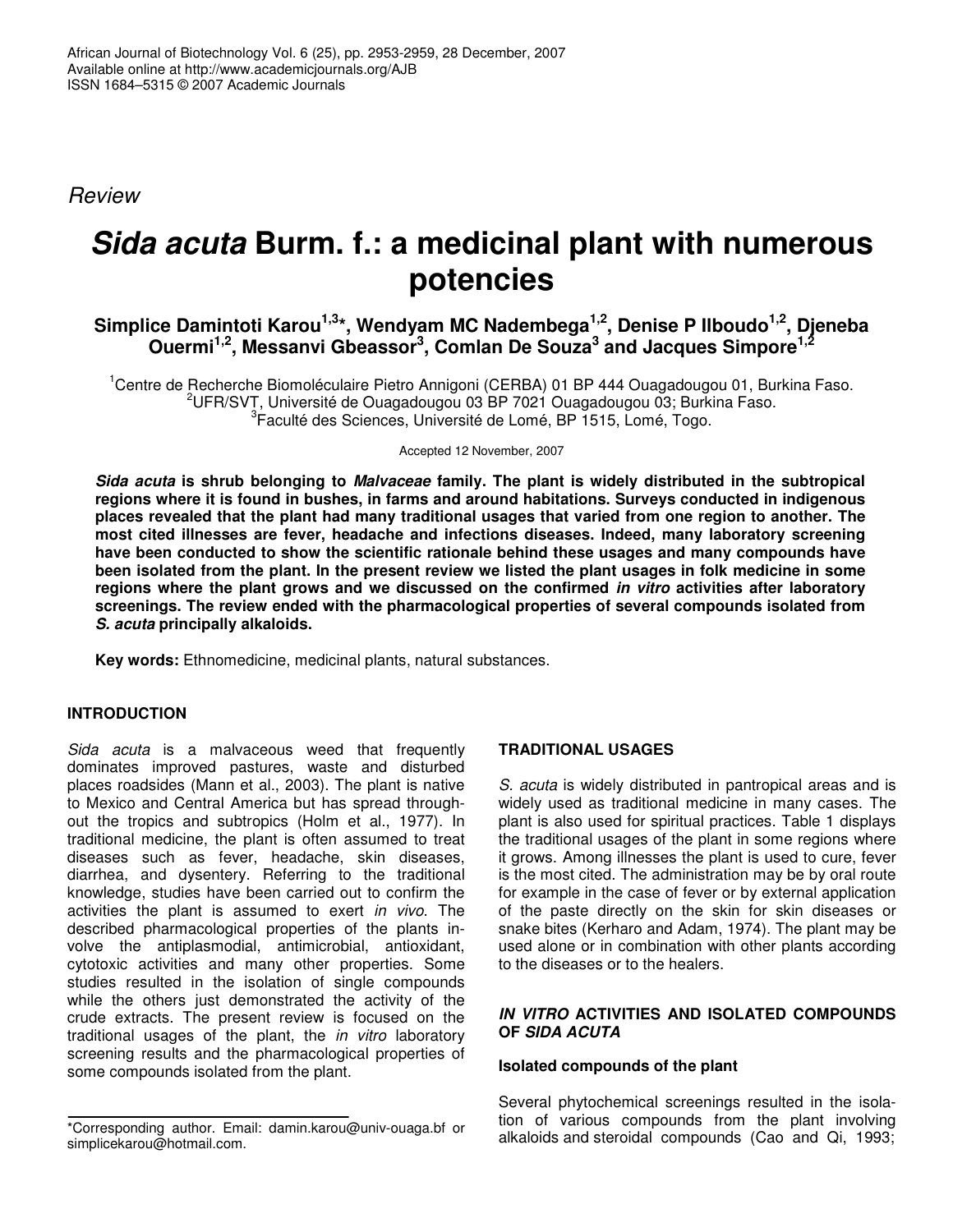| Locality                              | Local name             | <b>Used part</b> | <b>Traditional usages</b>                                                                                                                                                                                      | <b>Reference</b>                                                      |
|---------------------------------------|------------------------|------------------|----------------------------------------------------------------------------------------------------------------------------------------------------------------------------------------------------------------|-----------------------------------------------------------------------|
| Guatemala,<br>Nicaragua               |                        | <b>WP</b>        | Asthma, renal inflammation, colds,<br>fever, headache, ulcers and worms                                                                                                                                        | (Caceres et al., 1987;<br>Coee and Anderson, 1996)                    |
| India (Ghats)                         | Pilla valatti<br>chedi | <b>WP</b>        | Fever, bronchitis, ulcer, diarrhea,<br>dysentery, skin diseases.<br>The paste of leaves is mixed with<br>coconut oil and applied on head<br>regularly for killing dandruffs and also<br>for strengthening hair | (Ignacimuthu et al., 2006;<br>Malairaian et al., 2006)                |
| Kenya (Digo)                          | Mbundugo               | <b>WP</b>        | The plant is used to prepare<br>"Bundugo", a supplementary strength<br>magically added to a person                                                                                                             | (Pakia, 2005)                                                         |
| Nigeria                               | Iseketu                | WP, L            | malaria,<br>ulcer, fever,<br>gonorrhea,<br>abortion, breast cancer, poisoning,<br>inflammation, feed for livestock, stops<br>bleeding, treatment of sores wounds<br>antipyretic                                | (Kayode, 2006; Edeoga et<br>al., 2005 Saganuwan and<br>Gulumbe, 2006) |
| Togo                                  | $\blacksquare$         | L                | Eczema, kidney stone, headache                                                                                                                                                                                 | (Anani et al., 2000)                                                  |
| Western Colombia                      | $\blacksquare$         | <b>WP</b>        | Snakebites                                                                                                                                                                                                     | (Otero et al., 2000)                                                  |
| Sri Lanka                             |                        | R, L             | impotency,<br>Hemorrhoids,<br>fevers,<br>rheumatism.<br>gonorrhea.<br>and<br>-In<br>mixture as aphrodisiac and for boils<br>and eye cataracts                                                                  | (Dash, 1991; Pal and Jain,<br>1998)                                   |
| Burkina Faso (Mossi<br>Central Plate) | Zon-Raaga              | <b>WP</b>        | Fever, diarrhea, pulmonary affection,<br>snakebites, insects' bites. Paste of<br>leaves mixed with salt is applied on<br>skin to cure panaris                                                                  | (Nacoulma/Ouedraogo,<br>1996)                                         |

| Table 1. Traditional usages of Sida acuta in several regions. |  |
|---------------------------------------------------------------|--|
|---------------------------------------------------------------|--|

-: non available data, L: leaves, R: roots, WP: whole plant.

Dinan et al., 2001). Figure 1 lists the chemical structure of some. The alkaloids occurring in the plant belong to the indoloquinolines family. The main alkaloids are cryptolepine and its derivatives such as quindoline, quindolinone, cryptolepinone and 11-methoxy-quindoline (Jang et al., 2003). The major steroids of the plant are ecdysterone, beta-sistosterol, stigmaterol, ampesterol. Phenolic compounds such as evofolin-A, and B, scopoletin vomifoliol, loliolid and 4-ketopinoresinol have also been isolated (Jang et al., 2003).

#### **Antiplasmodial activity**

The *in vitro* antiplasmodial activity of the plant was first reported by Karou et al. (2003). The test was performed on fresh clinical isolates of *Plasmodium falciparum* using the *in vitro* semi microtest by light microscopy as described by Le Bras and Deloron (1983). Ethanolic extract of the plant was tested both with ethanolic extract of four other plants. As *S. acuta* was the most active plant of the study ( $IC_{50}$  value of 4.37  $\mu$ g/mL), its extract was brought under liquid-liquid separation between petroleum ether, chloroform and water resulting in three fractions.

These fractions tested on the parasites revealed that the chloroformic fraction and the aqueous fraction had similar activities while the ether fraction was devoid of intrinsic antiplasmodial activity. This suggested that alkaloids of the plant may be responsible for the activity. The issue of the study confirmed that the activity of the plant was related to its alkaloids which displayed  $IC_{50}$  value of 0.05 µL/mg. Banzouzi et al. (2004) continued the work in the same way using one reference strain of *P. falciparum*: FcM29-Cameroon (chloroquine-resistant strain) and a Nigerian chloroquine-sensitive strain. The antiplasmodial assay was performed with ethanolic and aqueous extract by flow cytometry with incorporation of [<sup>3</sup>H] hypoxanthine (Desjardins et al., 1979; Schulze et al., 1997). The ethanolic extract showed good activity on the two strains with  $IC_{50}$  values between 3.9 and 5.4  $\mu$ g/mL. The purification of this active extract led to the identification of cryptolepine as the antimalarial agent of the plant.

It is evidence that the plant showed a good in vitro antimalarial activity related to its alkaloid contents. Referring to the traditional practices where the drug is often prepared by boiling plant material in water, this activity may be reduce *in vivo* since alkaloid solubility in water is pH-dependant.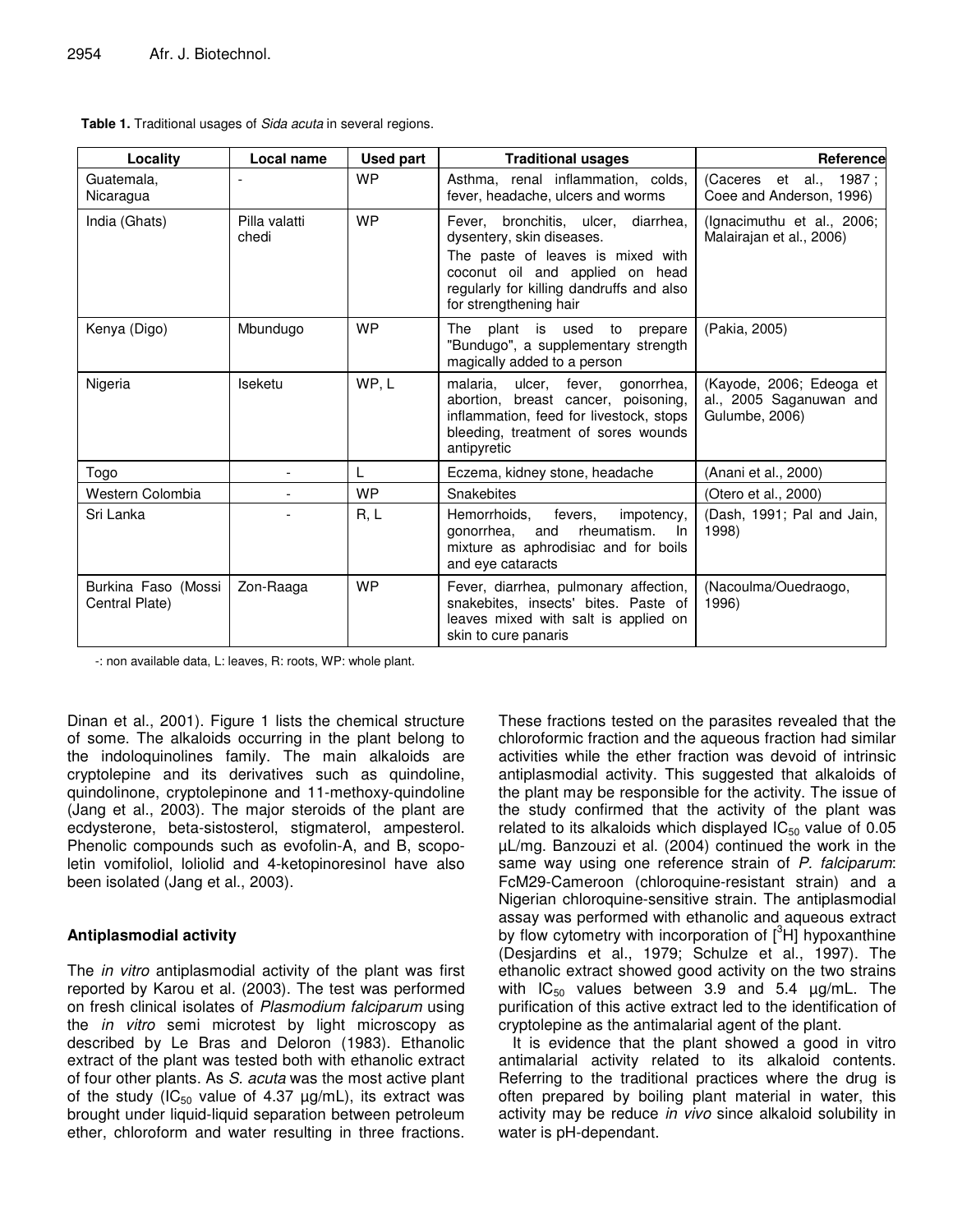# **Antibacterial activity**

The antimicrobial screening of *S. acuta* revealed that many compounds might be responsible for the activity of the plant. The first antimicrobial screening of the plant was conducted by Anani et al. (2000) using the disk diffusion assay. The authors found that the methanolic extract of the plant had a significant activity on *Staphylococcus aureus, Escherichia coli, Bacillus subtilis* and *Mycobacterium phlei,* however the extract was not active on *Streptococcus faecalis, Klebsiella pneumoniae, Salmonella thyphimurium, Pseudomonas aeruginosa* and *Candida albicans*. The same findings were confirmed in another study using methanolic extract and similar microorganisms (Rajakaruna et al., 2002). Polyphenols and alkaloids of the plant were tested separately on several pathogenic bacteria including clinical strains and reference strains of *Enterobacteriaceae* and *Staphylococcaceae* families. The tests were performed by agar well diffusion (Perez et al., 1990) and the NCCLS (2000) broth microdilution assays. The results revealed that the phenolic compounds had a good *in vitro* antimicrobial activity and this activity was much influenced by the storage of the extract probably because of the phenolic compounds oxidization. The inhibition zone diameters varied from 11 to 25 mm for 250 µg polyphenols and MBC values ranged from 20 to 2000  $\mu$ g/mL (Karou et al., 2005). Alkaloids of *Sida acuta* also displayed a good antibacterial activity. The recorded inhibition zone diameters varied from 16 to 38 mm for 100 µg alkaloids and the MBC values from 80 to 400 µg/mL (Karou et al., 2006). In another study, leaf/flower combination was evaluated for antimicrobial activity using hexane, chloroform, methanol and aqueous extraction methods. The antibacterial activities were exhibited by the four extract on *E. coli, S. pyogenes, Pasterella multocida* and *S. typhimurium* as there was no activity exhibited on *S. typhi, S. pneumoniae and K. pneumoniae* (Sanganuwan and Gulumbe, 2006).

As many other plants with antibacterial properties, *S. acuta* contains phenolic compounds that are responsible for the activity of the plant. The current problem with phenolic compounds is the fact that they are vulnerable to polymerization in air through oxidation reactions. This oxidization may first affect the extractability of the phenolic compounds that is crucial in drug preparation; in this topic some authors suggested extracting the compounds directly on fresh material in order to enhance the yield (Scalbert, 1992). However, in our enquiries many traditional healers always dry their plant materials before the use, particularly when the plant does not grow around habitations (Karou et al., 2007). Secondly, an important factor governing the activity of phenolic compounds is their polymerization size. Oxidized condensation of phenols may result in the toxification of microorganisms, while the adverse effects can be observed in some cases (Scalbert, 1991; Field and Lettinga,

1992). Recently in the case of S. acuta we observed that the tested microorganisms were particularly susceptible to the stored extract (Karou et al., 2006). Therefore, it is now the time to think about how to prepare phenolicsbased drugs with traditional healers.

### **Other** *in vitro* **activities**

Since *S. acuta* has several usages in folk medicine it has been involved in many other pharmacological screenings. The plant has been screened for its cancer chemopreventive properties by Jang et al. (2003). The study resulted in the isolation of several compounds, among them quindolinone, cryptolepinone and 11 methoxyquindoline was found to induce quinone reductase activity, while cryptolepinone, Ntransferuloyltyramine exhibited a significant inhibition of 7, 12-dimethylbenz-[a]anthracene-induce preneoplastic lesions in mouse mammary organ culture model. These observations suggested that cryptolepinone was a potential chemopreventive agent.

The polyphenol extract of the plant was tested together with polyphenol extract of other medicinal plants for antioxidant activity through free radical scavenging. The tests were performed using the phosphomolybdenum reduction (Prieto et al., 1998) and the ABTS radical cation decolorization assays (Re et al., 1999) with trolox as standard antioxidant. The results showed that there was a good correlation between the two methods  $(r = 0.9)$ and *S. acuta* had a weak free radical scavenging according to values recorded with bark extracts of *K. Senegalensis*, *P. erinaceus* and *C. micranthum* in the same study. The activities were highly correlated with the total phenolic content determined by the Folin-Ciocalteu reagent (Singleton et al., 1999) with gallic acid as standard ( $r = 0.94$  and  $r = 0.91$  with the two assays respectively).

In another study, Otero et al. (2000a, b) showed that the ethanolic extract of the plant had a moderate activity against the lethal effect of *Bothrops atrox* venom. In Western Kenya where the plant is consumed as legume, a study using Brine shrimp lethality tests revealed that the plant was toxic (LC<sub>50</sub> = 99.4  $\mu$ g/ml). The author concluded that the plant can cause acute or chronic toxicities when consumed in large quantities or over a long period of time (Orech et al., 2005).

Malairajan et al. (2006) had demonstrated the analgesic properties of the whole plant extract in animal model. The authors conducted the tests using two methods the hot plate method described by Woolfe and Mac Donalds (1944) and the tail immersion method described by Dykstra and Woods (1986). The screening did not result in the isolation of single compounds but the authors suggested that the observed analgesic activity may be due to steroidal compounds the plant contains (Figure 1).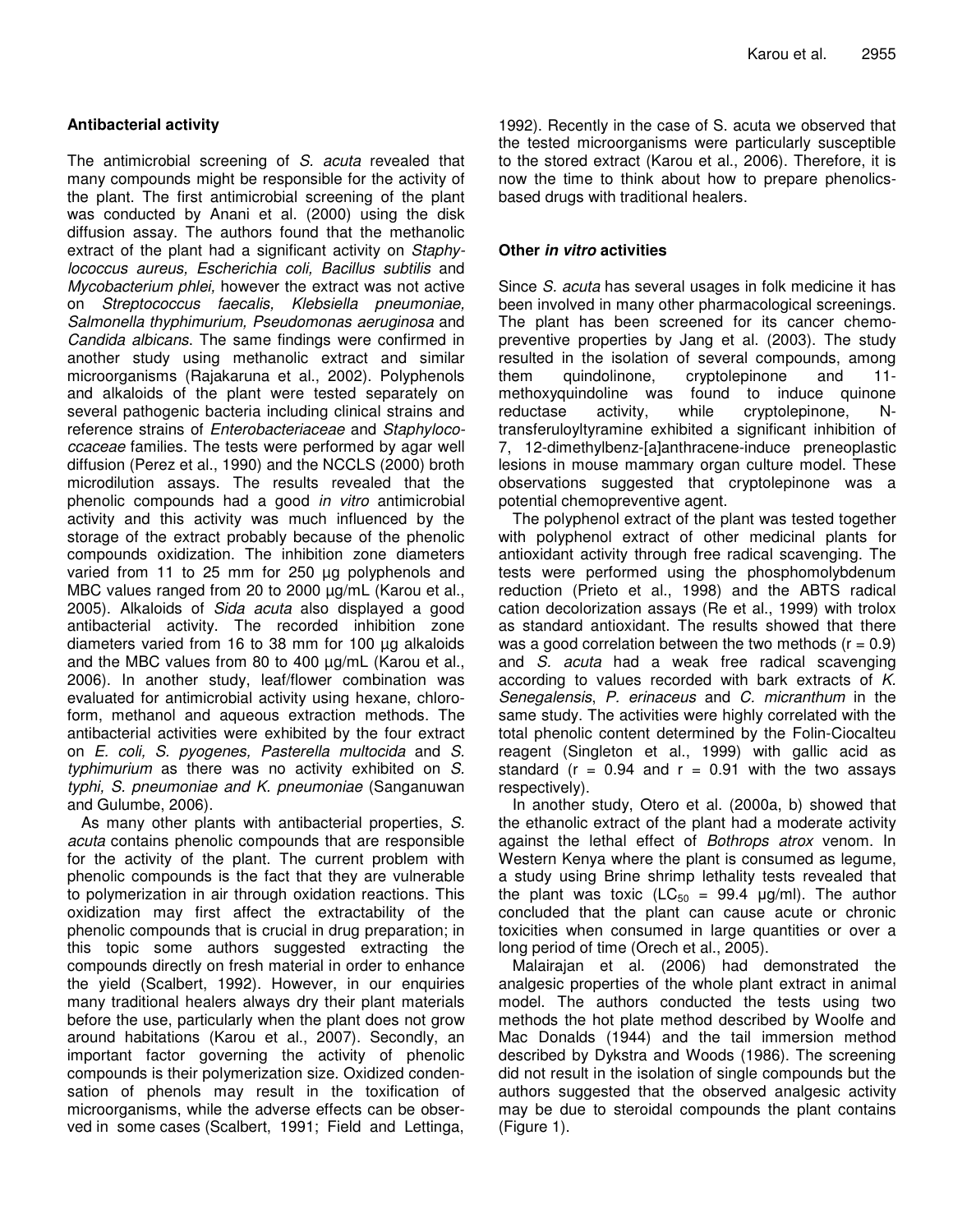

**Figure 1.** Chemical structure of compounds isolated from *S. acuta.*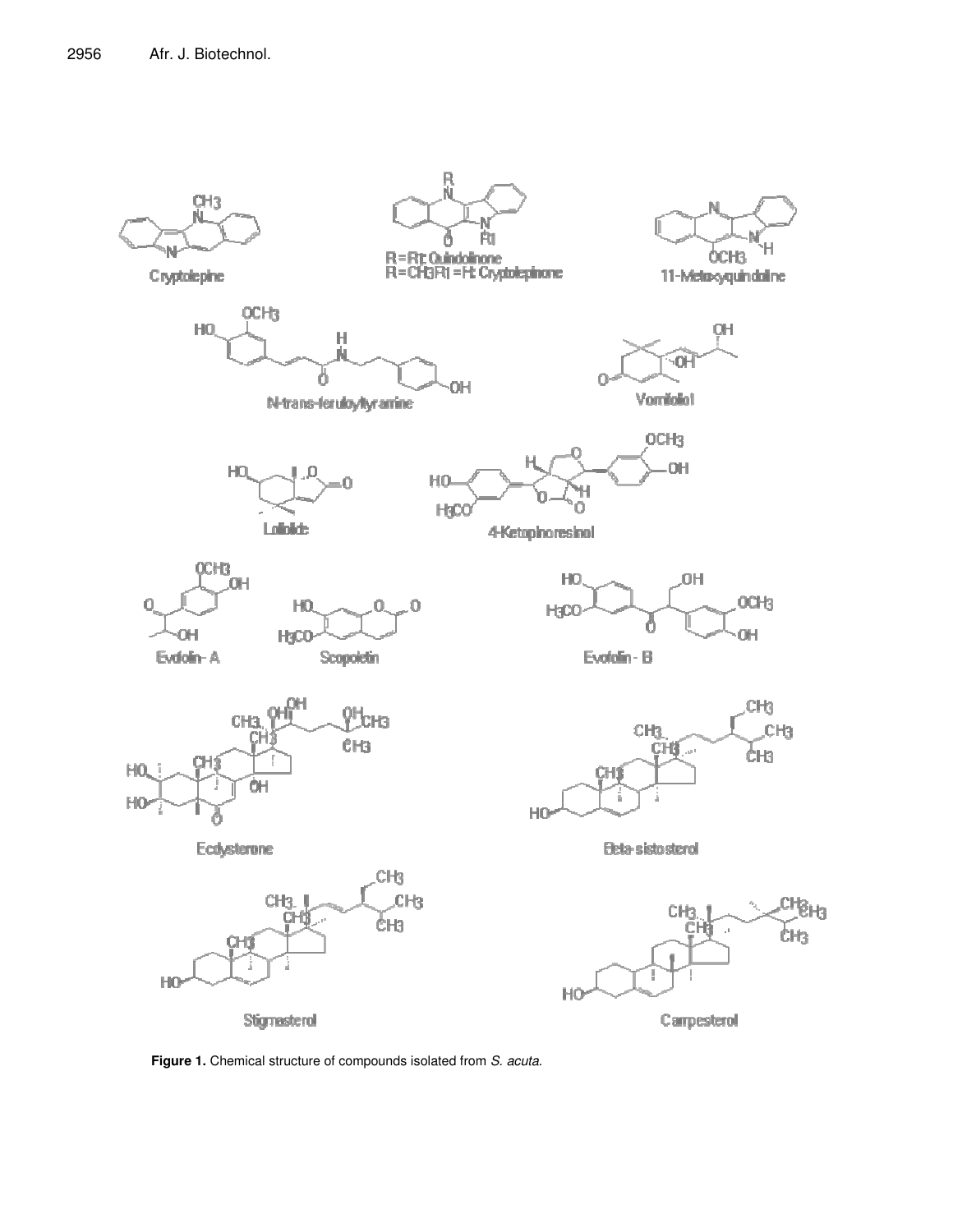#### **PHARMACOLOGICAL PROPERTIES OF TWO SINGLE COMPOUNDS ISOLATED FROM** *S. ACUTA***: CRYPTOLEPINE AND SCOPOLETIN**

#### **Cryptolepine**

Cryptolepine (5-methyl indolo [2,3b]-quinoline) is a natural alkaloid occurring in *S. acuta*, that was first isolated from the roots of *Cryptolepis triangularis*. This compound is the main alkaloid present in the roots of *Cryptolepis sanguinolenta*, a plant traditionally used in Central and West Africa for the treatment of rheumatism, urinary and respiratory infections. Cryptolepine presents a large spectrum of biological properties, including hypotensive and antipyretic, antimuscarinic, antibacterial and anti-inflammatory effects (Bonjean et al., 1998). It also possesses potent *in vitro* activity against *P. falciparum*, the main parasite species responsible for malaria. The mechanism of action of this antimalarial product remains unclear; at least two independent effects may together lead to a potent activity. First, it behaves like a DNA intercalator (Bonjean et al., 1998). Second, it may act like chloroquine by inhibiting the detoxification of heame in red blood cells (Wright et al., 2001). This is supported by a fluorescent microscopy study, which suggested that cryptolepine accumulates into parasite structures that may correspond to the parasite nucleus (Arzel et al., 2001). However, cryptolepine failed to cure malaria in mice by oral route, by intra peritoneal injection the compound showed toxic effects. These observations led to the investigation of its synthetic analogues such as 2,7-dibromocryptolepine (Wright, 2005).

It has been proposed that crytolepine exerts its cytotoxic action via the inhibition of DNA synthesis and stabilization of topoisomerase II-DNA covalent complexes. In a study conducted to elucidate the strength and mode of binding to DNA of cryptolepine and two other alkaloids by spectroscopy, Dassonneville et al. (1999) found that the alkaloid binds tightly to DNA and behaves as typical intercalating agent, thus it stabilizes the topoisomerase II-DNA covalent complex and stimulates the cutting of DNA by topoisomerase II, but the drug does not exhibit a preference for cutting at a specific base. However, the flow cytometry analysis showed that the drug alters the cell cycle distribution, but no sign of drug-induced apoptosis was detected when evaluating the internucleosomal fragmentation of DNA in cells. The authors suggested that cryptolepine-treated cells probably die via necrosis rather than via apoptosis and there was evidence that DNA and topoisomerase II are the primary targets of cryptolepine. In another study, the same authors found later that Cryptolepine induce apoptosis in HL<sub>60</sub> leukaemia cells (Dassonneville et al., 2000). Recently, the structure of a cryptolepine-DNA complex was elucidated by X-ray crystallography. Lisgarten et al. (2002) demonstrated that the drug interacts with the CC sites of the d(CCTAGG)2 oligonucleotide.

# **Scopoletin**

Scopoletin (6-methoxy-7-hydroxycoumarin) is a coumarin that has been isolated from many plants species. The compound has been tested for many pharmacological properties, we list below few examples of the described properties of the compound. Yang et al. (2007) observed that the compound significantly increased lipoprotein lipase activity 3T3-L1 adipocytes in dose- and timedependent manners. Scopoletin did not release the enzyme from the adipocyte membrane and, instead, decreased the enzyme mRNA level, suggesting a post transcriptional control. In the same study the compound was also found to partially reverse tumor necrosis factoralpha-induced suppression of lipoprotein lipase activity, thus the compound may act as a facilitator of plasma triglyceride clearance. Looking for the possible mode of action of scopoletin in the inflammatory cytokine production using CCRF-CEM leukemia cells, Moon et al. (2007) found that scopoletin was a potential regulatory of inflammatory reactions mediated by mast cells. Scopoletin was also found to inhibit leukemia cell proliferation. Tested against multidrug resistant subline CEM/ADR5000 cells together with standard cytostatic drugs, doxorubicin, vincristin and paclitaxel the cells did not exhibit cross resistance to the compound in contrast with what was observed with the standard drugs (Adams et al., 2006). However the compound was also found to exert a cytotoxic effect on tumoral lymphocytes (Manuele et al., 2006). Finally, scopoletin was found to inhibit the thyroid function and hyperglycemia without hepatotoxicity according to the study conducted by Panda and Kar (2006).

# **CONCLUDING REMARKS**

*S. acuta* is a plant of wide usage in traditional medicine. Following these traditional usages many studies have been conducted in laboratories for the efficiency of the plant. It is now evident that the plant has a good antiplasmodial activity due to its alkaloids principally cryptolepine the main alkaloid of the plant. It is also demonstrated that the plant is active on several bacterial strains. Many other compounds which are demonstrated to have interesting pharmacological properties alone have been isolated from the plant, in addition the plant may have many other properties since it has not been tested for all desired pharmacological activities. However it should be noted that all laboratory screenings have been carried out with laboratory classical extractions as it is often observed with other medicinal plants. No study has been conducted with traditional preparation; this must be the priority for two reasons. First people still use the plant even if laboratory screenings do not confirm the assumed activity, so the laboratory results in the conditions of the traditional usage is more pertinent and can directly improve this usage. Secondly most of theses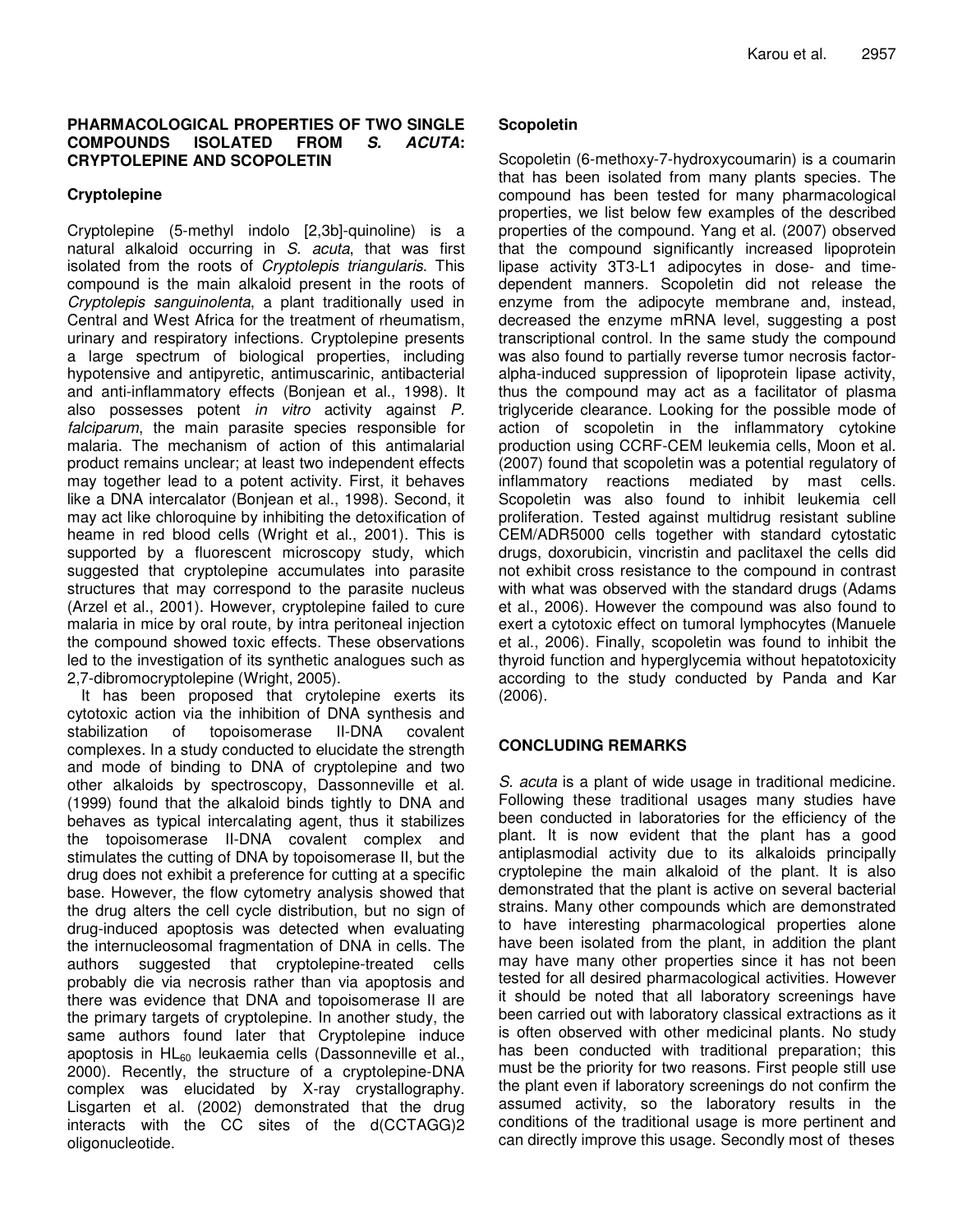extracts act sometimes by synergistic effects so the fractionation may result in the lost of the activity, in addition the establishment of the drug from pure single compound may be too expensive so the drug may not be affordable for our populations.

#### **REFERENCES**

- Adams M, Efferth T, Bauer R (2006). Activity guided isolation of scopoletin and isoscopoletin, the inhibitory active principles towards CCRF-CEM leukemia cells and multidrug resistant CEM/ADR5000 cells, from Artemisia argyi. Plant. Med. 72: 862-864.
- Anani K, Hudson JB, De Souza C, Akpkagana K, Tower GHN, Amason JT, Gbeassor M (2000). Investigation of medicinal plants of Togo for antiviral and antimicrobial activities. Pharm. Biol*.* 38: 40-45.
- Arzel E, Rocca P, Grellier P, Labaeid M, Frappier F, Gueritte F, Gaspard C, Marsais F, Godard A, Queguiner G (2001). New synthesis of benzo-delta-carbolines, cryptolepines, and their salts: in vitro cytotoxic, antiplasmodial, and antitrypanosomal activities of delta-carbolines, benzo-delta-carbolines, and cryptolepines. J. Med. Chem. 44: 949-960.
- Banzouzi J-T, Prado R, Menan H, Valentin A, Roumestan C, Mallie M, Pelissier Y, Blache Y (2004). Studies on medicinal plants of Ivory Coast: investigation of *Sida acuta* for *in vitro* antiplasmodial activities and identification of an active constituent. Phytomedicine 11: 338- 341.
- Bonjean K, De Pauw-Guillet M-C, Defresne M-P, Colson P, Houssier C, Dassonneville L, Bailly C, Greimers R, Wright C, Quetin-Leclerck J, Tits M, Angenot L (1998). The DNA intercalating alkaloid cryptolepine interferes with topoisomerase II and inhibits to primarily DNA synthesis in B16 melanoma cells. Biochemistry 37: 5136-5146.
- Caceres A, Giron LM, Martinez AM (1987). Diuretic activity of plants used for the treatment of urinary ailments in Guatemala. J. Ethnopharmacol. 19: 233-245.
- Cao JH, Qi YP (1993). Studies on the chemical constituents of the herb huanghuaren (*Sida acuta* Burm. f.) Zhongguo Zhong Yao Za Zhi. 18: 681-682.
- Coee FG, Anderson GJ (1996). Ethnobotany in the Garifuna of Eastern Nicaragua*.* Econ. Bot*.* 50: 71-107.
- Dash B (1991). Materia *Medica of Ayurveda Based on Madanapala's Nighantu*. B. Jain Publishers, New Delhi, p. 780.
- Dassonneville L, Bonjean K, De Pauw-Gillet M-C, Colson P, Houssier C, Quetin-Leclercq JI, Angenot L, Bailly C (1999). Stimulation of Topoisomerase II-Mediated DNA Cleavage by Three DNA-Intercalating Plant Alkaloids: Cryptolepine, Matadine, and Serpentine. Biochemistry 38: 7719-7726.
- Dassonneville L, Lansiaux A, Wattelet A, Wattez N, Mathieu C, Van Miert S, Pieters L, Bailly G (2000). Cytotoxicity and cell cycle effects of the plant alkaloids cryptolepine and neocryptolepine: relation to drug-induced apoptosis. Eur. J. Pharmacol. 409: 9-19.
- Desjardin RE, Canfield CJ, Haynes JD, Chulay JD (1979) Quantitative assessment of antimalarial activity *in vitro* by a semi automated microdilution technique. Antimicrob. Agents Chemother. 16: 710-718.
- Dinan L, Bourne P, Whiting P (2001). Phytoecdysteroid profiles in seeds of *Sida* spp. (Malvaceae). Phytochem. Anal. 12: 110-119.
- Dykstra LA, Woods JH (1986). A tail withdrawal procedure for assessing analgesic activity in rhesus monkeys. J. Pharmacol. Methods 15: 263-269.
- Edeoga HO, Okwu DE, Mbaebie BO (2005). Phytochemical constituents of some Nigerian medicinal plants. Afr. J. Biotechnol*.* 4: 685-688.
- Field JA, Lettinga G (1992). Toxicity of tannic compounds to microorganisms. Plants Polyphenols: Synthesis, Properties, Significance. Basic Life Sci. 59: 673-692.
- Holm LG, Plucknett DL, Pancho JV, Herberger JP (1977). The Worlds Worst Weeds: distribution and biology.- University Press of Hawaii, Honolulu, USA.
- Ignacimuthu S, Ayyanar M, Sankara-Sivaramann K (2006). Ethnobotanical investigations among tribes in Madurai District of Tamil Nadu (India). J. Ethnobiol. Ethnomed*.* 2: 25.
- Jang DS, Park EJ, Kang YH, Su BN, Hawthorne ME, Vigo JS, Graham JG, Cabieses F, Fong HH, Mehta RG, Pezzuto JM, Kinghorn AD (2003). Compounds obtained from *Sida acuta* with the potential to induce quinone reductase and to inhibit 7,12 dimethylbenz[a]anthracene-induced preneoplastic lesions in a mouse mammary organ culture model. Arch. Pharmacol. Res. 26: 585-590.
- Karou D, Dicko MH, Sanon S, Simpore J, Traore SA (2003). Antimalarial activity of *Sida acuta* BURMF L. (Malvaceae) and *Pterocarpus erinaceus* POIR (Fabaceae) J. Ethnopharmacol*.* 89: 291-294.
- Karou D, Dicko MH, Simpore J, Traore AS (2005). Antioxidant and antibacterial activities of polyphenols from ethnomedicinal plants of Burkina Faso. Afr. J. Biotechnol*.* 4: 823-828.
- Karou D, Nadembega WMC, Ouattara L, ,Ilboudo DP, Canini A, Nikiéma JB, Simpore J, Colizzi V, Traore AS (2007). African ethnopharmacology and new drug discovery. Med. Aromatic Plant Sci. Biotechnol. 1: 61-69.
- Karou D, Savadogo A, Canini A, Yameogo S, Montesano C, Simpore J, Colizzi V, Traore AS (2006). Antibacterial activity of alkaloids from *Sida acuta*. Afr. J. Biotechnol*.* 5: 195-200.
- Kayode J (2006). Conservation of indigenous medicinal botanicals in Ekiti State, Nigeria. J. Zhejiang University Sci. B 7: 713-718.
- Kerharo J, Adam JG (1974). La pharmacopée sénégalaise traditionnelle: plantes médicinales et toxiques. Ed Vigot frères Paris ISBN 2 - 7114 – 0646 - 6.
- Le Bras J, Deloron P (1983). *In vitro* study of drug sensitivity of *Plasmodium falciparum*: evaluation of a new semi-microtest. Am. J. Trop. Med. Hyg. 274: 14218-14223.
- Lisgarten JN, Coll M, Portugal J, Wright CW, Aymami J (2002). The antimalarial and cytotoxic drug cryptolepine intercalates into DNA at cytosine-cytosine sites. Nat. Struct. Biol. 9: 57-60.
- Malairajan P, Gopalakrishnan G, Narasimhan S, Veni KJK (2006). Analgesic activity of some Indian medicinal plants. J. Ethnopharmacol. 106: 425-428.
- Mann A, Gbate M, Umar AN (2003). *Sida acuta* subspecie *acuta*. Medicinal and economic palnt of Nupeland, Jube Evans Books and Publication, p. 241.
- Manuele MG, Ferraro G, Barreiro Arcos ML, López P, Cremaschi G, Anesini C (2006). Comparative immunomodulatory effect of scopoletin on tumoral and normal lymphocytes. Life Sci. 79: 2043- 2048.
- Moon PD, Lee BH, Jeong HJ, An HJ, Park SJ, Kim HR, Ko SG, Um JY, Hong SH, Kim HM (2007). Use of scopoletin to inhbit the production of inflammatory cytokine through inhibition of Ikappa B/NF-Kappa Bsignal cascade in the human mast cell line HMC-1. Eur. J. Pharmacol. 555: 218-225
- Nacoulma/Ouédraogo OG (1996). Plantes médicinales et pratiques médicales traditionnelles au Burkina Faso. Cas du plateau central Mossi Thèse d'Etat. Université de Ouagadougou.
- National Committee for Clinical Laboratory Standards (NCCLS) (2000). Methods for dilution, antimicrobial susceptibility tests for bacteria that grow aerobically, 5<sup>th</sup> edition volume 17. Approved standards-M7-A4. NCCLS document M7-A4. National Committee for Clinical Laboratory Standard Wayen Pa.
- Orech FO, Akenga T, Ochora J, Friis H, Aagaard-Hansen J (2005). Potential toxicity of some traditional leafy vegetables consumed in nyang'oma division, western Kenya. Afr. J. Food Nutr. Sci. 5: 1-13.
- Otero R, Nunez V, Barona J, Fonnegra R, Jimenez SL, Osorio RG, Saldarriaga M, Diaz A (2000). Snakebites and ethnobotany in the northwest region of Colombia. Part III: neutralization of the haemorrhagic effect of *Bothrops atrox* venom. J. Ethnopharmacol*.* 73: 233-241.
- Otero R, Núñez V, Jiménez SL, Fonnegra R, Osorio RG, García ME, Díaz A (2000) Snakebites and ethnobotany in northwest region of Colombia Part II: Neutralization of lethal and enzymatic effects of *Bothrops atrox* venom. J. Ethnopharmacol. 71: 505-511.
- Pakia M (2005). African Traditional Plant Knowledge Today: An Ethnobotanical Study of the Digo at the Kenya Coast. Doctorate Thesis, University of Bayreuth Germany
- Pal DC, Jain SK (1998). Tribal Medicine. Naya Proska, Calcutta, India, p. 317.
- Panda S, Kar A (2006). Evaluation of antithyroid, antioxidative and antihyperglycemic activity of scopoletin from Aegle marmelos leaves